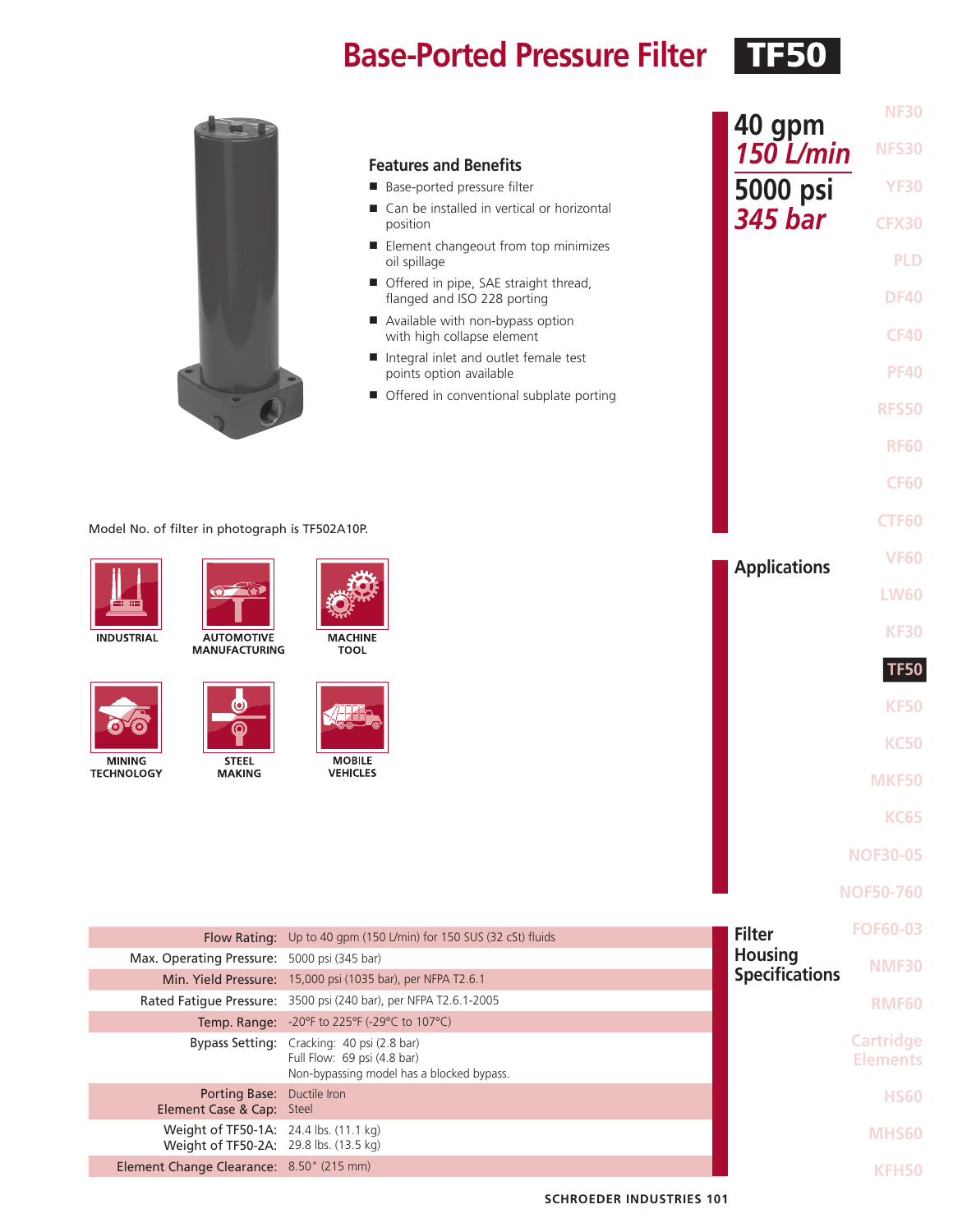# TF50 **Base-Ported Pressure Filter**



Metric dimensions in ( ).

| <b>Element</b><br><b>Performance</b> |                                 |                            | Filtration Ratio Per ISO 4572/NFPA T3.10.8.8<br>Using automated particle counter (APC) calibrated per ISO 4402      | <b>Filtration Ratio wrt ISO 16889</b><br>Using APC calibrated per ISO 11171                    |                    |                     |  |  |
|--------------------------------------|---------------------------------|----------------------------|---------------------------------------------------------------------------------------------------------------------|------------------------------------------------------------------------------------------------|--------------------|---------------------|--|--|
| <b>Information</b>                   | <b>Element</b>                  | $B_x \geq 75$              | $B_x \ge 100$                                                                                                       | $B_x \ge 200$                                                                                  | $B_{x}(c) \ge 200$ | $B_{x}(c) \ge 1000$ |  |  |
|                                      | A <sub>3</sub>                  | 6.8                        | 7.5                                                                                                                 | 10.0                                                                                           | N/A                | N/A                 |  |  |
|                                      | A10                             | 15.5                       | 16.2                                                                                                                | 18.0                                                                                           | N/A                | N/A                 |  |  |
|                                      | AZ1                             | < 1.0                      | < 1.0                                                                                                               | < 1.0                                                                                          | <4.0               | 4.2                 |  |  |
|                                      | AZ3                             | < 1.0                      | < 1.0                                                                                                               | 2.0                                                                                            | <4.0               | 4.8                 |  |  |
|                                      | AZ5                             | 2.5                        | 3.0                                                                                                                 | 4.0                                                                                            | 4.8                | 6.3                 |  |  |
|                                      | AZ10                            | 7.4                        | 8.2                                                                                                                 | 10.0                                                                                           | 8.0                | 10.0                |  |  |
|                                      | AZ25                            | 18.0                       | 20.0                                                                                                                | 22.5                                                                                           | 19.0               | 24.0                |  |  |
|                                      | CCZX3                           | < 1.0                      | < 1.0                                                                                                               | 2.0                                                                                            | 4.7                | 5.8                 |  |  |
|                                      | CCZX10                          | 7.4                        | 8.2                                                                                                                 | 10.0                                                                                           | 8.0                | 10.0                |  |  |
| <b>Dirt Holding</b>                  | Element                         | DHC (gm)                   |                                                                                                                     |                                                                                                |                    |                     |  |  |
| <b>Capacity</b>                      | A <sub>3</sub>                  | 16                         |                                                                                                                     |                                                                                                |                    |                     |  |  |
|                                      | A10                             | 13                         |                                                                                                                     |                                                                                                |                    |                     |  |  |
|                                      | AZ1                             | 25                         |                                                                                                                     |                                                                                                |                    |                     |  |  |
|                                      | AZ3                             | 26                         |                                                                                                                     |                                                                                                |                    |                     |  |  |
|                                      | AZ5                             | 30                         |                                                                                                                     |                                                                                                |                    |                     |  |  |
|                                      | AZ10                            | 28                         |                                                                                                                     |                                                                                                |                    |                     |  |  |
|                                      | AZ25                            | 28                         |                                                                                                                     |                                                                                                |                    |                     |  |  |
|                                      | CCZX3                           | $26*$                      |                                                                                                                     |                                                                                                |                    |                     |  |  |
|                                      | CCZX10                          | $28*$                      |                                                                                                                     |                                                                                                |                    |                     |  |  |
|                                      | <b>Element Collapse Rating:</b> |                            |                                                                                                                     | 150 psid (10 bar) for standard elements<br>3000 psid (210 bar) for high collapse (ZX) versions |                    |                     |  |  |
|                                      |                                 | Flow Direction: Outside In |                                                                                                                     |                                                                                                |                    |                     |  |  |
|                                      |                                 |                            | Element Nominal Dimensions: A: 3.0" (75 mm) O.D. x 4.5" (115 mm) long<br>CC: 3.0" (75 mm) O.D. x 9.5" (240 mm) long |                                                                                                |                    |                     |  |  |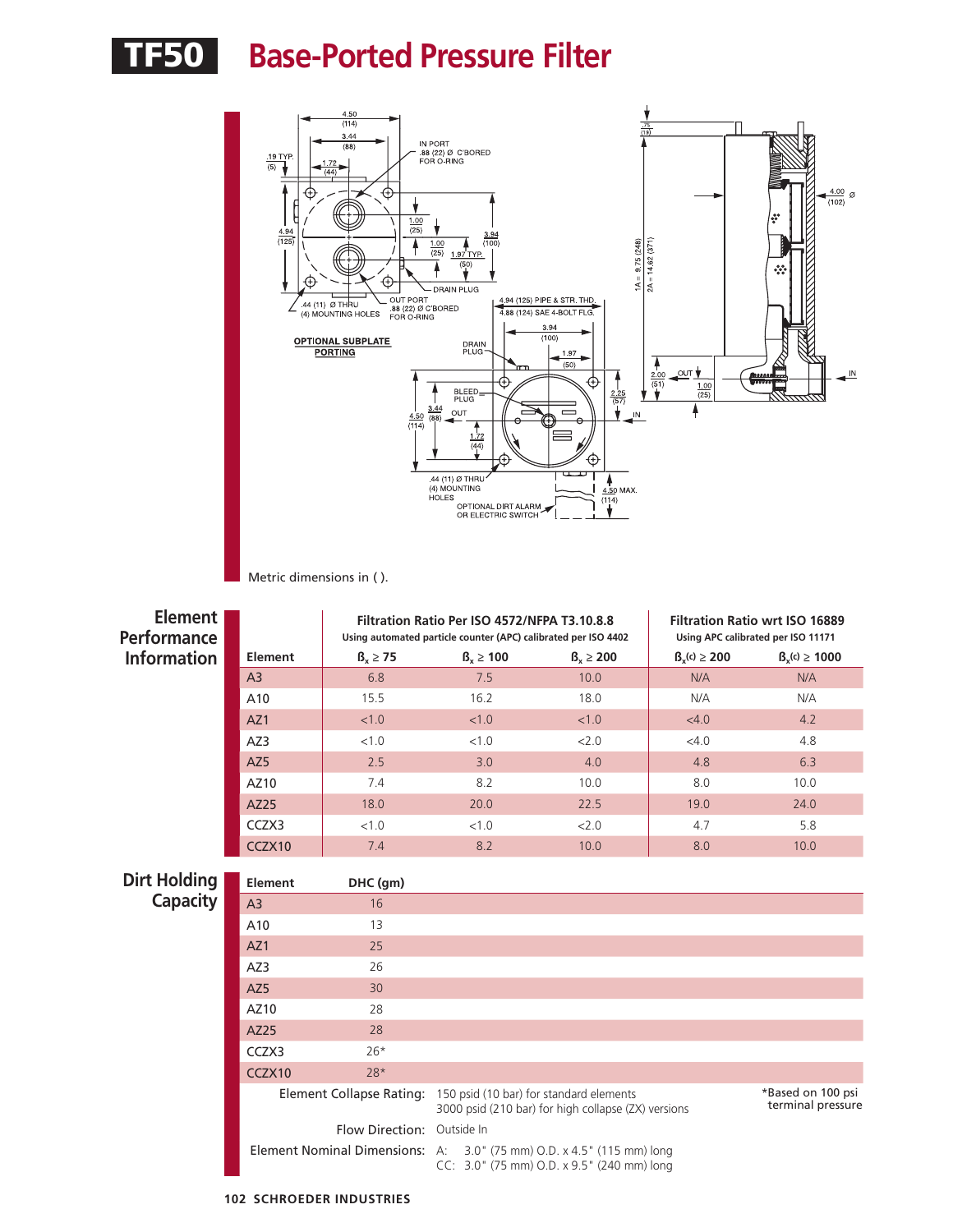# **Base-Ported Pressure Filter** TF50

|                             |                       | <b>Type Fluid</b>                                              | <b>Appropriate Schroeder Media</b>                                                                            |                                                                                                                                                                     |                                                               |                                           |           |          |                                                      | <b>Fluid</b>                                          | <b>NF30</b>     |
|-----------------------------|-----------------------|----------------------------------------------------------------|---------------------------------------------------------------------------------------------------------------|---------------------------------------------------------------------------------------------------------------------------------------------------------------------|---------------------------------------------------------------|-------------------------------------------|-----------|----------|------------------------------------------------------|-------------------------------------------------------|-----------------|
|                             |                       | <b>Petroleum Based Fluids</b>                                  | All E media (cellulose) and Z-Media <sup>®</sup> (synthetic)                                                  |                                                                                                                                                                     |                                                               |                                           |           |          | Compatibility                                        | <b>NFS30</b>                                          |                 |
|                             |                       | <b>High Water Content</b>                                      | All Z-Media® (synthetic)                                                                                      |                                                                                                                                                                     |                                                               |                                           |           |          |                                                      |                                                       |                 |
|                             |                       | <b>Invert Emulsions</b>                                        | 10 and 25 µ Z-Media® (synthetic)                                                                              |                                                                                                                                                                     |                                                               |                                           |           |          |                                                      | <b>YF30</b>                                           |                 |
|                             |                       | <b>Water Glycols</b>                                           | 3, 5, 10 and 25 $\mu$ Z-Media <sup>®</sup> (synthetic)                                                        |                                                                                                                                                                     |                                                               |                                           |           |          |                                                      |                                                       | <b>CFX30</b>    |
|                             |                       | <b>Phosphate Esters</b><br>Skydrol®                            |                                                                                                               | All Z-Media® (synthetic) with H (EPR) seal designation                                                                                                              |                                                               |                                           |           |          |                                                      |                                                       |                 |
|                             |                       |                                                                |                                                                                                               | 3, 5, 10 and 25 µ Z-Media® (synthetic) with H.5 seal designation (EPR seals and<br>stainless steel wire mesh in element, and light oil coating on housing exterior) |                                                               |                                           |           |          |                                                      | Skydrol® is a registered<br>trademark of Solutia Inc. |                 |
|                             | <b>Element</b>        |                                                                |                                                                                                               |                                                                                                                                                                     |                                                               |                                           |           |          |                                                      | <b>Element</b>                                        | <b>DF40</b>     |
| <b>Pressure</b>             | <b>Series</b>         | Part No.                                                       |                                                                                                               | Element selections are predicated on the use of 150 SUS (32 cSt)<br>petroleum based fluid and a 40 psi (2.8 bar) bypass valve.                                      |                                                               |                                           |           |          |                                                      |                                                       |                 |
|                             |                       | A3                                                             | 1A <sub>3</sub>                                                                                               |                                                                                                                                                                     | 2A3                                                           |                                           |           | See KF50 |                                                      | <b>Based on</b><br><b>Flow Rate</b>                   | <b>CF40</b>     |
|                             | E<br>Media            | A10                                                            | 1A10                                                                                                          |                                                                                                                                                                     |                                                               | 2A10                                      |           |          |                                                      |                                                       | <b>PF40</b>     |
| To                          |                       | A25                                                            |                                                                                                               | 1A25                                                                                                                                                                |                                                               |                                           |           |          |                                                      |                                                       |                 |
| 5000 psi                    |                       | AZ1<br>AZ3                                                     | 1AZ1<br>1AZ3                                                                                                  | 2AZ1                                                                                                                                                                |                                                               | 2AZ3                                      | See KF50  |          |                                                      |                                                       | <b>RFS50</b>    |
| $(345 \text{ bar})$         | Z-                    | AZ5                                                            |                                                                                                               | 1AZ5                                                                                                                                                                |                                                               |                                           |           | 2AZ5     |                                                      |                                                       | <b>RF60</b>     |
|                             | $Media^{\circledast}$ | AZ10                                                           |                                                                                                               | 1AZ10 & 2AZ10                                                                                                                                                       |                                                               |                                           |           |          |                                                      |                                                       |                 |
|                             |                       | AZ25                                                           |                                                                                                               | 1AZ25 & 2AZ25                                                                                                                                                       |                                                               |                                           |           |          |                                                      |                                                       | <b>CF60</b>     |
|                             | Flow                  | gpm                                                            | $\overline{5}$<br>10 <sup>°</sup><br>$\Omega$<br>$50^{\circ}$                                                 | $1\overline{5}$                                                                                                                                                     | 25<br>$20^{\circ}$                                            | $30^{\circ}$                              | 35        | 40       |                                                      |                                                       | <b>CTF60</b>    |
|                             |                       | (L/min)                                                        | $\Omega$<br>Shown above are the elements most commonly used in this housing.                                  |                                                                                                                                                                     |                                                               | 100                                       |           | 150      |                                                      |                                                       |                 |
|                             |                       |                                                                | Note: Contact factory regarding use of E Media in High Water Content, Invert Emulsion and Water Glycol        |                                                                                                                                                                     |                                                               |                                           |           |          |                                                      |                                                       | <b>VF60</b>     |
|                             |                       |                                                                | Applications. For more information, refer to Fluid Compatibility: Fire Resistant Fluids, pages 19 and 20.     |                                                                                                                                                                     |                                                               |                                           |           |          |                                                      |                                                       | <b>LW60</b>     |
| $\Delta P_{\text{housing}}$ |                       |                                                                |                                                                                                               | $\Delta P_{element}$                                                                                                                                                |                                                               |                                           |           |          |                                                      | <b>Pressure</b>                                       |                 |
|                             |                       | TF50 $\Delta P_{\text{housing}}$ for fluids with sp gr = 0.86: |                                                                                                               | $\Delta P_{element}$ = flow x element $\Delta P$ factor x viscosity factor                                                                                          |                                                               |                                           |           |          | <b>Drop</b><br><b>Information</b><br><b>Based on</b> | <b>KF30</b>                                           |                 |
|                             |                       | Flow (L/min)                                                   |                                                                                                               | El. ΔP factors @ 150 SUS (32 cSt):                                                                                                                                  |                                                               |                                           |           |          |                                                      |                                                       | <b>TF50</b>     |
| 12                          | (25)                  | (75)                                                           | (125)                                                                                                         | A3                                                                                                                                                                  | 1Α<br>.53<br>.36                                              |                                           | 2Α<br>.27 |          | <b>Flow Rate</b><br>and Viscosity                    |                                                       |                 |
| 10                          |                       |                                                                | (0.75)                                                                                                        | A10<br>A25                                                                                                                                                          |                                                               | .18<br>.05                                | .03       |          |                                                      | <b>KF50</b>                                           |                 |
| 8                           |                       |                                                                |                                                                                                               | AZ1                                                                                                                                                                 | .70                                                           | .35                                       |           |          |                                                      |                                                       | <b>KC50</b>     |
| $\Delta P$ psi              |                       |                                                                | $(0.50)$ $\underbrace{50}$                                                                                    | AZ3<br>AZ5                                                                                                                                                          | .50<br>.32                                                    | .25<br>.16                                |           |          |                                                      |                                                       |                 |
| 4                           |                       |                                                                | ₿<br>(0.25)                                                                                                   | AZ10                                                                                                                                                                | .25                                                           | .13                                       |           |          |                                                      |                                                       | <b>MKF50</b>    |
| $\overline{2}$              |                       | AZ25                                                           | .14                                                                                                           | .07                                                                                                                                                                 |                                                               |                                           |           |          | <b>KC65</b>                                          |                                                       |                 |
| $\Omega$                    | 10                    | CCZX3<br>.29<br>CCZX10<br>.26                                  |                                                                                                               |                                                                                                                                                                     |                                                               |                                           |           |          |                                                      |                                                       |                 |
|                             |                       | Flow gpm                                                       |                                                                                                               | If working in units of bars & L/min, divide above<br>factor by 54.9.                                                                                                |                                                               |                                           |           |          |                                                      |                                                       | <b>NOF30-05</b> |
| sp $qr = specific gravity$  |                       |                                                                |                                                                                                               | Viscosity factor: Divide viscosity by 150 SUS (32 cSt).                                                                                                             |                                                               |                                           |           |          |                                                      | <b>NOF50-760</b>                                      |                 |
|                             |                       |                                                                | Sizing of elements should be based on element flow information provided in the Element Selection chart above. |                                                                                                                                                                     |                                                               |                                           |           |          |                                                      |                                                       | <b>FOF60-03</b> |
| <b>Notes</b>                |                       |                                                                |                                                                                                               |                                                                                                                                                                     | $\Delta P_{filter} = \Delta P_{housing} + \Delta P_{element}$ |                                           |           |          |                                                      |                                                       |                 |
|                             |                       |                                                                |                                                                                                               | Exercise:                                                                                                                                                           |                                                               |                                           |           |          |                                                      |                                                       | <b>NMF30</b>    |
|                             |                       |                                                                |                                                                                                               | Determine ∆P at 20 gpm (75 L/min) for<br>TF502AZ3SMS using 200 SUS (44 cSt) fluid.                                                                                  |                                                               |                                           |           |          |                                                      | <b>RMF60</b>                                          |                 |
|                             |                       |                                                                |                                                                                                               |                                                                                                                                                                     |                                                               |                                           |           |          |                                                      |                                                       |                 |
|                             |                       |                                                                | Solution:<br>$\Delta P_{\text{housing}}$                                                                      |                                                                                                                                                                     | $= 2.5$ psi [.22 bar]                                         |                                           |           |          |                                                      | <b>Cartridge</b>                                      |                 |
|                             |                       |                                                                |                                                                                                               | $\Delta P_{element}$                                                                                                                                                |                                                               | $= 20$ x .25 x (200÷150) = 6.7 psi        |           |          |                                                      |                                                       | <b>Elements</b> |
|                             |                       |                                                                |                                                                                                               |                                                                                                                                                                     | or                                                            | $=$ [75 x (.25÷54.9) x (44÷32) = .47 bar] |           |          |                                                      |                                                       | <b>HS60</b>     |
|                             |                       |                                                                |                                                                                                               | $\Delta P_{total}$                                                                                                                                                  | or                                                            | $= 2.5 + 6.7 = 9.2$ psi                   |           |          |                                                      |                                                       |                 |
| $=[.22 + .47 = .69$ bar]    |                       |                                                                |                                                                                                               |                                                                                                                                                                     |                                                               |                                           |           |          |                                                      |                                                       | MHS60           |
|                             |                       |                                                                |                                                                                                               |                                                                                                                                                                     |                                                               |                                           |           |          |                                                      | <b>KFH50</b>                                          |                 |
|                             |                       |                                                                |                                                                                                               |                                                                                                                                                                     |                                                               |                                           |           |          |                                                      |                                                       |                 |